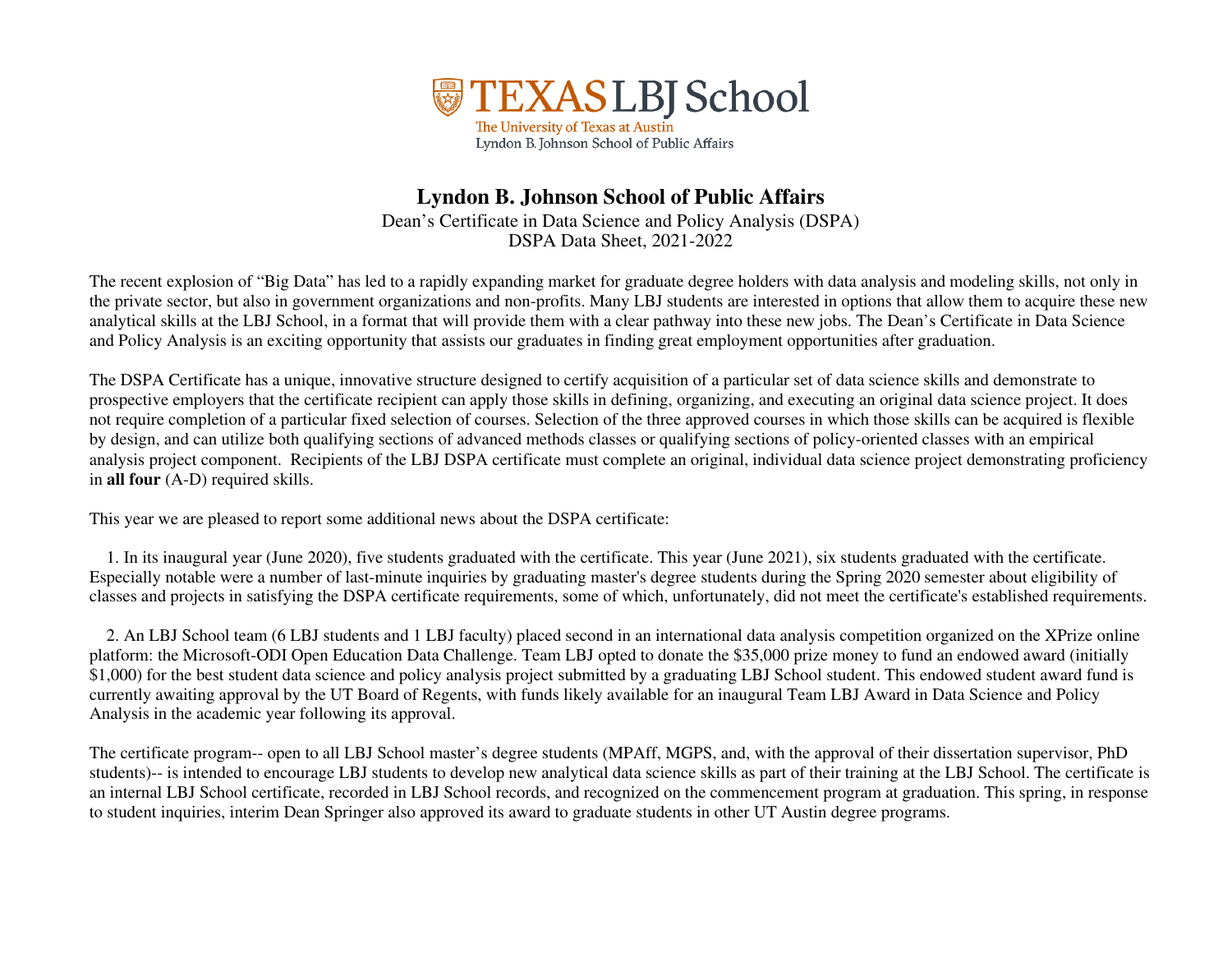## **Certificate Requirements**

A total of three approved course must be completed which, collectively, demonstrate competence in the following five skills:<sup>1</sup>

A. Use of a modern data science software platform for empirical data analysis;

 B. Demonstrated knowledge of current methods of acquiring, merging, and cleaning multiple sources of unprocessed digital data; knowledge anduse of principled methods to deal with missing, miscoded, and outlier data;

C. Ability to create compelling and effective summaries and visualizations of large-scale data sets;

 D. Demonstrated proficiency in application of statistical models or machine learning methods to the analysis of empirical data sets using softwaretools;

 E. Successful completion of an original, individual policy analysis project using statistical and data science tools applied to a real-world empiricaldataset, demonstrating proficiency in all the above skills.

For most students, skill requirement (E) will be satisfied by completion of a data science empirical research project as a Professional Report (PR) or master's thesis (for dual degree students). In this case an individual PR or thesis course can also count as one of the three qualifying courses required for the DSPA Certificate. The project is submitted with the application for the certificate, and the faculty member supervising the course must certify that the submitted data science project demonstrates proficiency in **all four** (A-D) required skills

In addition, LBJ policy classes, including PRPs and individual conference courses, may permit exceptional students to undertake an original empirical data analytical project on a course-related policy issue. With the faculty instructor's approval, students with a sufficient skill set can submit an original paper, or their individual contribution to a group project (in the form of a paper, chapter, report section, or other documentation, for which the student takes sole responsibility), to satisfy the DSPA certificate's empirical analysis project requirement.

Updates to the list of LBJ School classes providing organized instruction in DSPA skill areas must be submitted to the certificate coordinator prior to the first class day of the semester in which it is being taught, so your LBJ instructor is unable to have your LBJ School class added to the DSPA skill area matrix retroactively.

Graduate classes taught in other UT Austin units can be approved to count toward certificate skill areas after review and approval by the certificate coordinator/coordinating committee. Students must email a syllabus for the class, attached to this request, to the certificate coordinator/coordinating committee as soon as possible, and in all cases before the last day of classes for the semester in which the non-LBJ class is taken.

To satisfy requirement (E), data science projects must demonstrate proficiency in each of the four skill areas, (A) through (D). Introductory LBJ School classes (i.e., Analytical Methods, Intro to Empirical Methods, Applied Micro, Public Financial Management, Public Management, and Policy Development) can count toward satisfying a skill requirement if the faculty instructor has incorporated organized instruction in that skill into the class but will not count toward the 3-course certificate requirement.

<sup>&</sup>lt;sup>1</sup> Students entering LBJ School degree programs with substantial data science experience can be exempted from the coursework requirement for a specific skill on a case-by-case basis, subject to approval by their graduate advisor and certificate coordinator.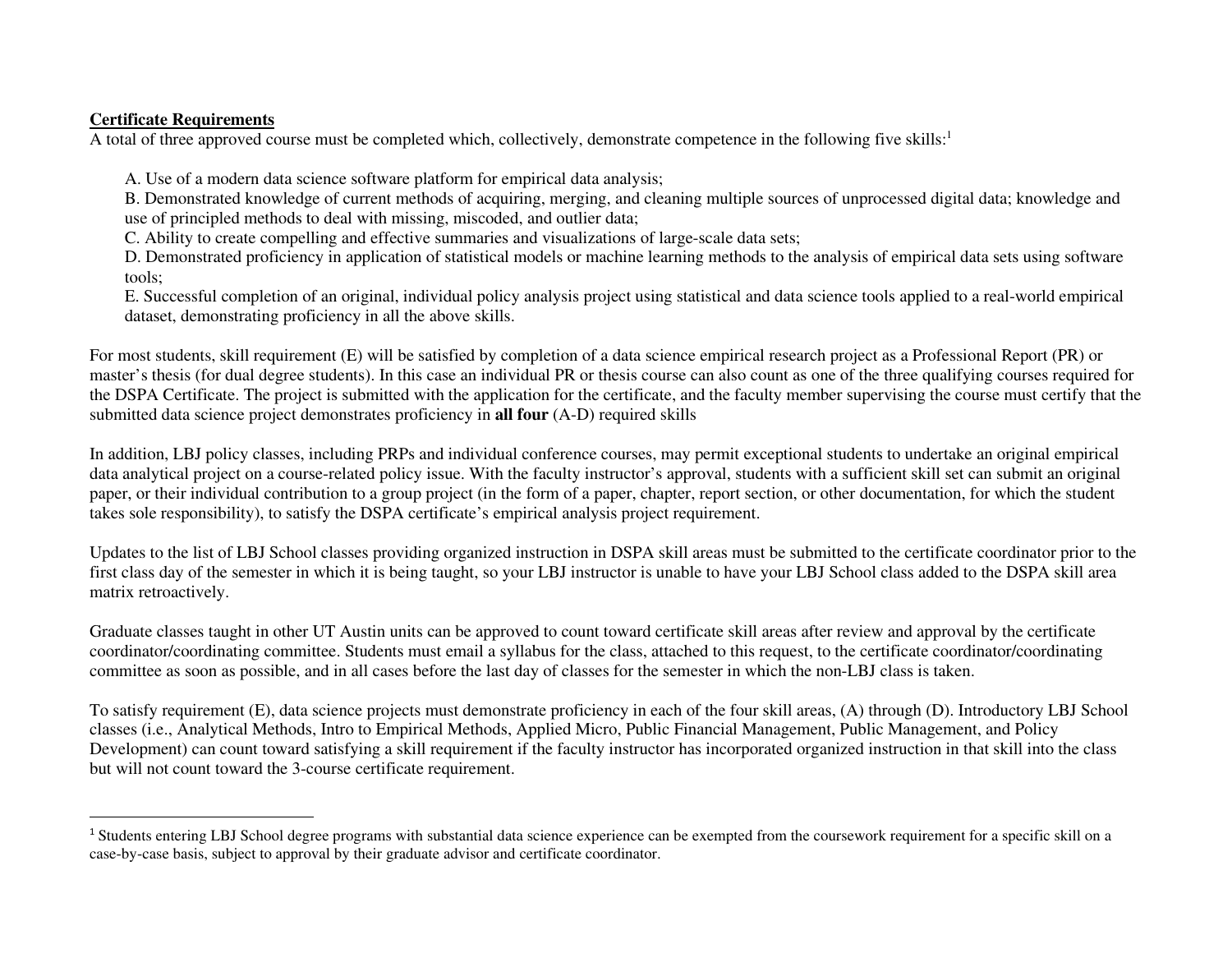|                        |                  |                                                       |                                      | Data Science and Policy Analysis Certificate: Preliminary Qualifying 2021-22 Course List                                                                                             |                                          |                                                         |                                                             |                                 |                                                       |  |
|------------------------|------------------|-------------------------------------------------------|--------------------------------------|--------------------------------------------------------------------------------------------------------------------------------------------------------------------------------------|------------------------------------------|---------------------------------------------------------|-------------------------------------------------------------|---------------------------------|-------------------------------------------------------|--|
|                        |                  |                                                       |                                      |                                                                                                                                                                                      |                                          |                                                         | Data Science and Policy Analysis Skill/Competency Areas:    |                                 |                                                       |  |
|                        |                  |                                                       |                                      |                                                                                                                                                                                      |                                          |                                                         |                                                             |                                 |                                                       |  |
|                        | $(2021-22)$      | <b>Academic Year Course Number</b><br>(e.g., PA 388R) | <b>Section Name</b>                  | (e.g., Policy Analysis, Using R)                                                                                                                                                     | А.<br><b>Software</b><br><b>Platform</b> | В.<br><b>Dirty to</b><br><b>Clean</b><br><b>Dataset</b> | C.<br><b>Summary &amp;</b><br><b>Visualization Analysis</b> | D.<br>Statistical/<br><b>ML</b> | E.<br><b>Individual</b><br><b>Research</b><br>Project |  |
| <b>Faculty Name</b>    | <b>Fall 2021</b> |                                                       |                                      |                                                                                                                                                                                      |                                          |                                                         |                                                             |                                 |                                                       |  |
| Gordon Abner Fall 2021 |                  | PA 384C                                               | <b>Public Management</b>             |                                                                                                                                                                                      | x                                        |                                                         | X                                                           | x                               |                                                       |  |
| Patrick Bixler         | <b>Fall 2021</b> | <b>PA397C</b>                                         | Program Evaluation for Social Impact |                                                                                                                                                                                      | $\boldsymbol{\mathsf{x}}$                | X                                                       | $\mathsf{x}$                                                | $\mathsf{x}$                    |                                                       |  |
| Ji Ma                  | <b>Fall 2021</b> | <b>PA397G</b>                                         |                                      | Analytical Methods for Global Policy Studies                                                                                                                                         | x                                        |                                                         | X                                                           | x                               |                                                       |  |
| T Olmstead             | <b>Fall 2021</b> | PA 397                                                | <b>IEM</b>                           |                                                                                                                                                                                      | Χ                                        |                                                         |                                                             | Χ                               |                                                       |  |
| R Wasem                | <b>Fall 2021</b> | <b>PA383C</b>                                         | PD: Immigration Incorporation        |                                                                                                                                                                                      |                                          |                                                         | X                                                           |                                 |                                                       |  |
|                        |                  |                                                       |                                      |                                                                                                                                                                                      |                                          |                                                         |                                                             |                                 |                                                       |  |
|                        | Spring 2022      |                                                       |                                      |                                                                                                                                                                                      |                                          |                                                         |                                                             |                                 |                                                       |  |
| R Fabregas             | Spring 2022      | PA 397 C                                              |                                      | <b>Evaluation Methods for Global Development</b>                                                                                                                                     | X                                        |                                                         |                                                             | X                               |                                                       |  |
| K Flamm                | Spring 2022      | <b>PA393H</b>                                         |                                      | Trade, Technology & Industrial Policy, Using Python                                                                                                                                  | $\boldsymbol{\mathsf{x}}$                |                                                         | X                                                           |                                 |                                                       |  |
| K Flamm                | Spring 2022      | <b>PA393K</b>                                         |                                      | Applied Micro for Policy Analysis, Using Python                                                                                                                                      | X                                        |                                                         | Χ                                                           |                                 |                                                       |  |
| K Flamm                | Spring 2022      | <b>PA397C</b>                                         | Python                               | AEM: Intro to Data Visualization & Econometrics Using                                                                                                                                | х                                        | Χ                                                       | х                                                           | х                               |                                                       |  |
| E Lentz                | Spring 2022      | 397G                                                  | <b>Analytical Methods</b>            |                                                                                                                                                                                      | $\boldsymbol{\mathsf{x}}$                |                                                         | $\boldsymbol{\mathsf{x}}$                                   |                                 |                                                       |  |
| T Olmstead             | Spring 2022      | <b>PA393L</b>                                         |                                      | APE & PRP: Economic Eval of Health Care Programs                                                                                                                                     |                                          |                                                         |                                                             | Χ                               |                                                       |  |
| R Wasem                | Spring 2022      | <b>PA383C</b>                                         |                                      | PD: Refugees, Asylum, & Human Security                                                                                                                                               |                                          |                                                         | X                                                           |                                 |                                                       |  |
|                        |                  |                                                       |                                      |                                                                                                                                                                                      |                                          |                                                         |                                                             |                                 |                                                       |  |
| Any faculty member     |                  |                                                       |                                      |                                                                                                                                                                                      |                                          |                                                         |                                                             |                                 |                                                       |  |
|                        | 2021-2022        | <b>PA 398R</b>                                        |                                      | Professional Report (w/qualifying data science project)                                                                                                                              |                                          |                                                         |                                                             |                                 | Χ                                                     |  |
|                        | 2021-2022        | <b>PA 189C</b>                                        | <b>Conference Course</b>             |                                                                                                                                                                                      |                                          |                                                         |                                                             | $\ast$                          | $\star$                                               |  |
| X<br>$\sim$ 1          |                  |                                                       |                                      | Organized instruction in functional skill area, applies to all students passing course.                                                                                              |                                          |                                                         |                                                             |                                 |                                                       |  |
| $\ast$                 |                  |                                                       |                                      | Qualifying data science option possible, by arrangement with instructor and certificate coordinator/faculty steering committee.                                                      |                                          |                                                         |                                                             |                                 |                                                       |  |
|                        |                  |                                                       |                                      | Example: student can complete class requrements by choosing to submit either qualifying individual data science project, or individual empirical contribution to group project.      |                                          |                                                         |                                                             |                                 |                                                       |  |
|                        |                  |                                                       |                                      | Definition of qualifying data science project: student displays ability to define and undertake original, individual data science project including all four skill elements (A)-(D). |                                          |                                                         |                                                             |                                 |                                                       |  |
|                        |                  |                                                       |                                      | Intro classes (PM, PFM, AMPA, IEM, AM, PD) count toward skill areas but not toward 3-course requirement.                                                                             |                                          |                                                         |                                                             |                                 |                                                       |  |

## **Data Science and Policy Analysis Certificate: Preliminary Qualifying 2021-22 Course List,** August 2021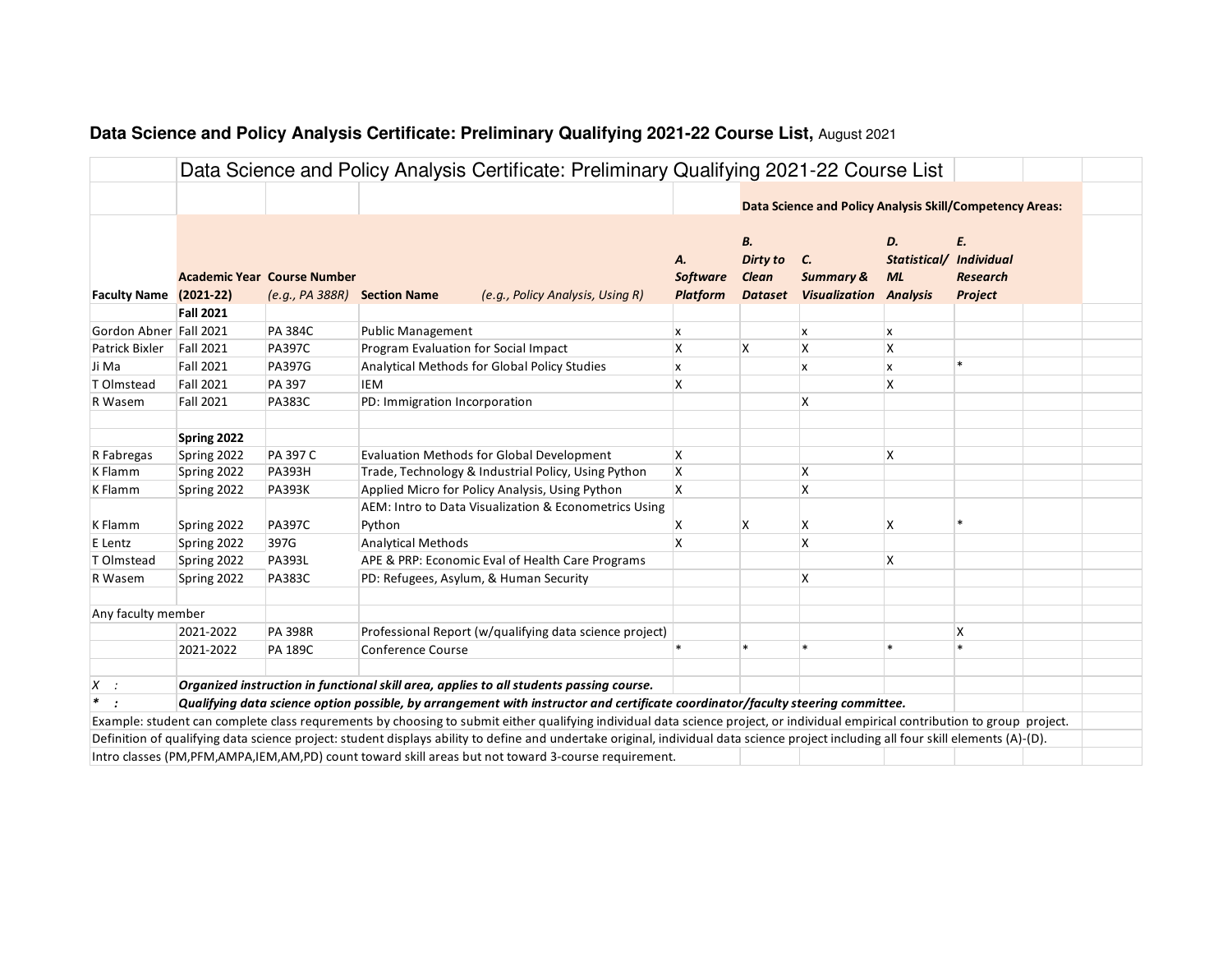## Appendix 1: Academic Year 2020-21 Qualifying Course List

|                     |             |                                                       |                                              | Data Science and Policy Analysis Certificate: Qualifying 2020-21 Course List                                                                                                    |                                                 |                   |                                                                 |                                 |                                                       |  |
|---------------------|-------------|-------------------------------------------------------|----------------------------------------------|---------------------------------------------------------------------------------------------------------------------------------------------------------------------------------|-------------------------------------------------|-------------------|-----------------------------------------------------------------|---------------------------------|-------------------------------------------------------|--|
|                     |             |                                                       |                                              |                                                                                                                                                                                 |                                                 |                   | <b>Data Science and Policy Analysis Skill/Competency Areas:</b> |                                 |                                                       |  |
| <b>Faculty Name</b> | $(2020-21)$ | <b>Academic Year Course Number</b><br>(e.g., PA 388R) | <b>Section Name</b>                          | (e.g., Policy Analysis, Using R)                                                                                                                                                | А.<br>Software Clean<br><b>Platform Dataset</b> | В.<br>Dirty to C. | <b>Summary &amp;</b><br><b>Visualization Analysis</b>           | D.<br><b>Statistical</b><br>/ML | E.<br><b>Individual</b><br><b>Research</b><br>Project |  |
| Abner               | Fall        | <b>PA 388L</b>                                        |                                              | Equity, Organizations, Data Visualization                                                                                                                                       |                                                 | х                 | X                                                               |                                 |                                                       |  |
| <b>Bixler</b>       | Fall        | <b>PA 397C</b>                                        |                                              | AEM: Program Evaluation for Nonprofit and Social ImpacX                                                                                                                         |                                                 | X                 | Χ                                                               | х                               |                                                       |  |
| Pavon               | Fall        | <b>PA 388K</b>                                        | Intro to GIS                                 |                                                                                                                                                                                 | х                                               | Χ                 | Χ                                                               | Χ                               | $\ast$                                                |  |
| Sankaran            | Fall        | <b>PA397G</b>                                         |                                              | Analytical Methods for Global Policy Studies                                                                                                                                    | Χ                                               | X                 | Χ                                                               | Χ                               |                                                       |  |
| Stolp               | Fall        | <b>PA 388K</b>                                        | <b>Evaluation of Social Polices/Programs</b> |                                                                                                                                                                                 | X                                               | X                 | X                                                               | X                               |                                                       |  |
| Weaver; Ma          | Fall/Spring | PRP                                                   | Politics of Data                             | Counting What Counts: Global Development and the                                                                                                                                | х                                               | х                 | х                                                               |                                 |                                                       |  |
| Abner               | Spring      | <b>PA 397C</b>                                        | <b>Survey Design</b>                         |                                                                                                                                                                                 | x                                               | X                 | Χ                                                               |                                 |                                                       |  |
| Flamm               | Spring      | <b>PA 397C</b>                                        |                                              | AEM: Data Vis, Statistics & Econometrics, Using Python                                                                                                                          | X                                               | X                 | X                                                               | X                               | $\ast$                                                |  |
| Flamm               | Spring      | <b>PA 393K</b>                                        | AMP: Applied Micro, Using Python             |                                                                                                                                                                                 | x                                               |                   | Χ                                                               |                                 |                                                       |  |
| Flamm               | Spring      | <b>PA 393H</b>                                        |                                              | Intl Econ: Tech, Trade and Industrial Policy, Using Python X                                                                                                                    |                                                 |                   | Χ                                                               | Χ                               |                                                       |  |
| Lentz               | Spring      | <b>PA 397G</b>                                        | <b>Analytical Methods</b>                    |                                                                                                                                                                                 | x                                               |                   | X                                                               |                                 |                                                       |  |
| Ma                  | Spring      | <b>PA 397C</b>                                        |                                              | AEM:Data Management and Research Life Cycle                                                                                                                                     | X                                               | X                 | X                                                               |                                 | $\ast$                                                |  |
| Pavon               | Spring      | <b>PA 388K</b>                                        | Intro to GIS                                 |                                                                                                                                                                                 | X                                               | X                 | Χ                                                               | Χ                               |                                                       |  |
| Rai                 | Spring      | <b>PA 397C</b>                                        |                                              | AEM: Statistical Analysis and Learning                                                                                                                                          | X                                               | X                 | X                                                               | Χ                               | ÷                                                     |  |
| Stolp               | Spring      | <b>PA 390C</b>                                        | Advanced Research Methods (PhD)              |                                                                                                                                                                                 | X                                               | X                 | X                                                               | Χ                               |                                                       |  |
| Stolp               | Spring      | PA 397C                                               |                                              | <b>AEM: Econometrics for Policy Analysis</b>                                                                                                                                    | Χ                                               | X                 | х                                                               | Χ                               |                                                       |  |
| von Hippel          | Spring      | <b>PA 397C</b>                                        | <b>AEM: Evaluation Design</b>                |                                                                                                                                                                                 | X                                               | X                 | X                                                               | Χ                               | $\ast$                                                |  |
| Fabregas            | Spring      | PA 397 C                                              |                                              | <b>Evaluation Methods for Global Development</b>                                                                                                                                | X                                               |                   | X                                                               | Χ                               |                                                       |  |
| Any faculty         |             | <b>PA 398R</b>                                        |                                              | Professional Report (w/qualifying data science project)                                                                                                                         |                                                 |                   |                                                                 |                                 | Χ                                                     |  |
| $X$ :               |             |                                                       |                                              | Organized instruction in functional skill area, applies to all students passing course.                                                                                         |                                                 |                   |                                                                 |                                 |                                                       |  |
| $\ast$<br>$\cdot$ : |             |                                                       |                                              | Qualifying data science option possible, by arrangement with instructor and certificate coordinator/faculty steering committee.                                                 |                                                 |                   |                                                                 |                                 |                                                       |  |
|                     |             |                                                       |                                              | Example: student can complete class requrements by choosing to submit either qualifying individual data science project, or individual empirical contribution to group project. |                                                 |                   |                                                                 |                                 |                                                       |  |
|                     |             |                                                       |                                              | Definition of qualifying data science project: student displays ability to define and undertake original, individual project including all four skill elements (A)-(D).         |                                                 |                   |                                                                 |                                 |                                                       |  |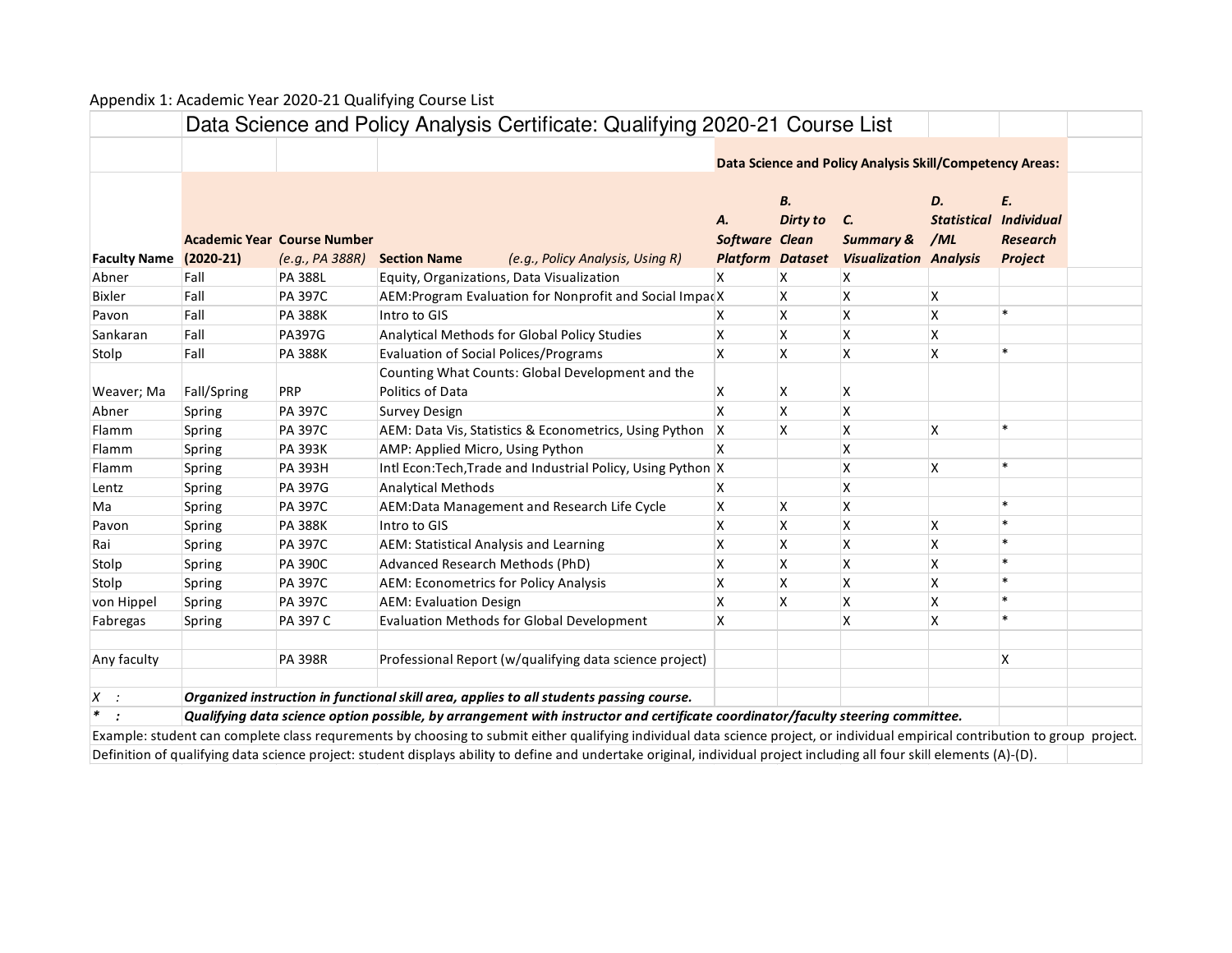| Appendix 2: Academic Year 2019-20 Qualifying Course List               | <b>DSPA Skill Competency Area</b> |                   |                 |                                                       |                                                                        |                                                      |                                          |                                                        |
|------------------------------------------------------------------------|-----------------------------------|-------------------|-----------------|-------------------------------------------------------|------------------------------------------------------------------------|------------------------------------------------------|------------------------------------------|--------------------------------------------------------|
| <b>Course Name</b>                                                     | <b>Course</b><br><b>Number</b>    | <b>Instructor</b> | <b>Semester</b> | <b>Software</b><br><b>Platform</b><br>$\frac{(A)}{X}$ | Dirty to<br><b>Clean</b><br><b>Dataset</b><br>$\frac{(\mathbf{B})}{X}$ | Summary &<br><b>Visualization</b><br>$\frac{(C)}{X}$ | Statistical/ML<br><b>Analysis</b><br>(D) | <b>Individual</b><br><b>Research</b><br>Project<br>(E) |
| <b>Survey Design</b>                                                   | PA<br>397C                        | Abner             | Fall            |                                                       |                                                                        |                                                      |                                          | $\ast$                                                 |
| Organization & Equity                                                  |                                   | Abner             | Spring          | $\overline{X}$                                        | $\overline{X}$                                                         | $\overline{X}$                                       |                                          | $\ast$                                                 |
| Mixed Methods for Policy<br>Analysis                                   | PA<br>397C                        | Aiken             |                 |                                                       |                                                                        | $\boldsymbol{X}$                                     |                                          |                                                        |
| <b>Evaluation Methods for</b><br>Global Development                    | PA<br>397C                        | Fabregas          |                 | $\overline{X}$                                        | $\ast$                                                                 |                                                      | $\mathbf X$                              | $\ast$                                                 |
| <b>Applied Micro for Policy</b>                                        | PA<br>393K                        | Flamm             | Spring          | $\ast$                                                |                                                                        | $\ast$                                               |                                          |                                                        |
| <b>International Economics</b><br><b>Using Python</b>                  | PA<br>393H                        | Flamm             | Spring          | $\mathbf X$                                           |                                                                        | X                                                    | X                                        | $\ast$                                                 |
| Data Visualization, Statistics<br>& Econometrics Using<br>Python       | PA<br>397C                        | Flamm             | Spring          | $\mathbf X$                                           | $\mathbf X$                                                            | $\mathbf X$                                          | $\mathbf X$                              | $\ast$                                                 |
| Linked Open Data and<br><b>Computational Social Science</b><br>Methods | PA<br>397C                        | Ma                |                 | $\overline{X}$                                        | $\overline{X}$                                                         |                                                      | $\mathbf X$                              | $\ast$                                                 |
| Data Management and<br>Research Life Cycle                             | PA<br>397C                        | Ma                |                 | $\overline{X}$                                        | $\overline{X}$                                                         | $\overline{X}$                                       |                                          | $\ast$                                                 |
| Introduction to Empirical<br>methods and Policy Analysis               | PA 397                            | Olmstead, T       |                 | $\overline{X}$                                        |                                                                        |                                                      | $\overline{X}$                           |                                                        |
| Economic Evaluation of<br>Health                                       | PA<br>393L                        | Olmstead, T       |                 | $\overline{X}$                                        |                                                                        |                                                      | $\mathbf X$                              |                                                        |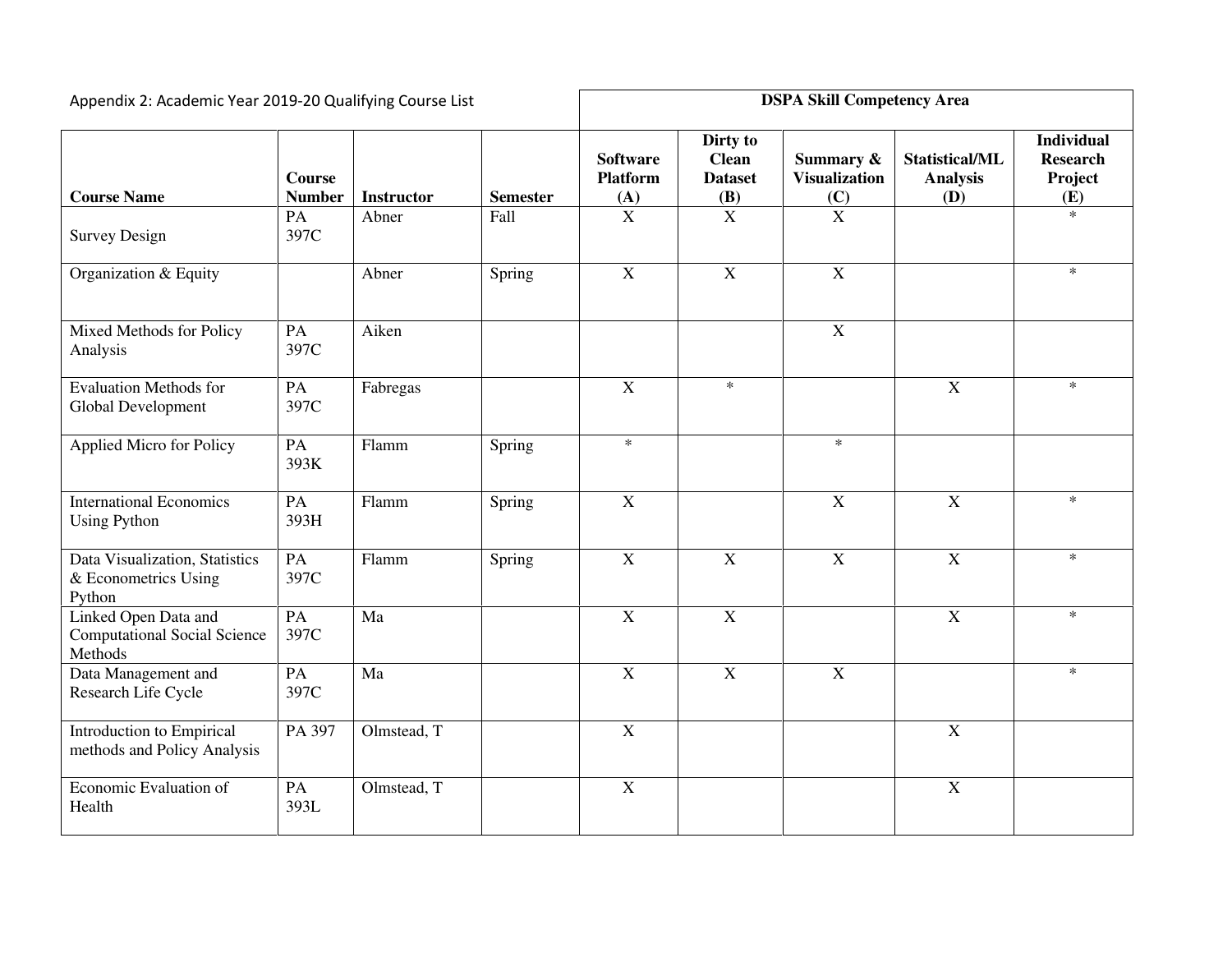| Introduction to Geographic<br><b>Information Systems</b>              | PA<br>388K | Pavon                 |                    | $\mathbf X$    | $\mathbf X$    | $\mathbf X$    | $\mathbf X$    | $\ast$      |
|-----------------------------------------------------------------------|------------|-----------------------|--------------------|----------------|----------------|----------------|----------------|-------------|
| <b>Statistical Analysis and</b><br>Learning                           | PA<br>397C | Rai                   |                    | $\overline{X}$ | $\overline{X}$ | $\overline{X}$ | $\overline{X}$ | $\ast$      |
| Analytical Methods for<br><b>Global Policy Studies</b>                | PA<br>397G | Sankaran              |                    | $\mathbf X$    | $\mathbf X$    | $\mathbf X$    | $\mathbf X$    |             |
| Policymaking in a Global Age                                          | PA<br>383G | Sankaran              |                    |                |                |                |                | $\ast$      |
| <b>Statistical Reasoning</b>                                          | PA<br>388K | Stolp                 |                    | $\mathbf X$    | $\mathbf X$    | $\mathbf X$    | $\mathbf X$    | $\ast$      |
| Introduction to Empirical<br>Methods for Policy Analysis              | PA 397     | Stolp                 |                    | $\mathbf X$    | $\mathbf X$    | $\mathbf X$    | $\mathbf X$    |             |
| Research Design                                                       | PA<br>390E | Stolp                 |                    | X              |                |                | X              | $\ast$      |
| Evaluation of Social<br>Programs                                      | PA<br>388K | Stolp                 |                    | $\mathbf X$    | $\mathbf X$    | $\mathbf X$    | $\mathbf X$    |             |
| Urban Economics and Policy                                            | PA<br>393L | Waxman                |                    | $\ast$         | $\ast$         | $\ast$         | $\ast$         | $\ast$      |
| Professional Report with<br><b>Qualifying Data Science</b><br>Project | PA<br>398R | Any faculty<br>member | Fall and<br>Spring |                |                |                |                | $\mathbf X$ |

\* = Qualifying data science option possible, by arrangement with instructor and certificate coordinator/faculty steering committee.

Example: student can complete class requirements by choosing to submit either qualifying individual data science project, or individual empirical contribution to group project.

 Definition of qualifying data science project: student demonstrates ability to define and undertake original, individual data science project including all four skill elements (A)-(D).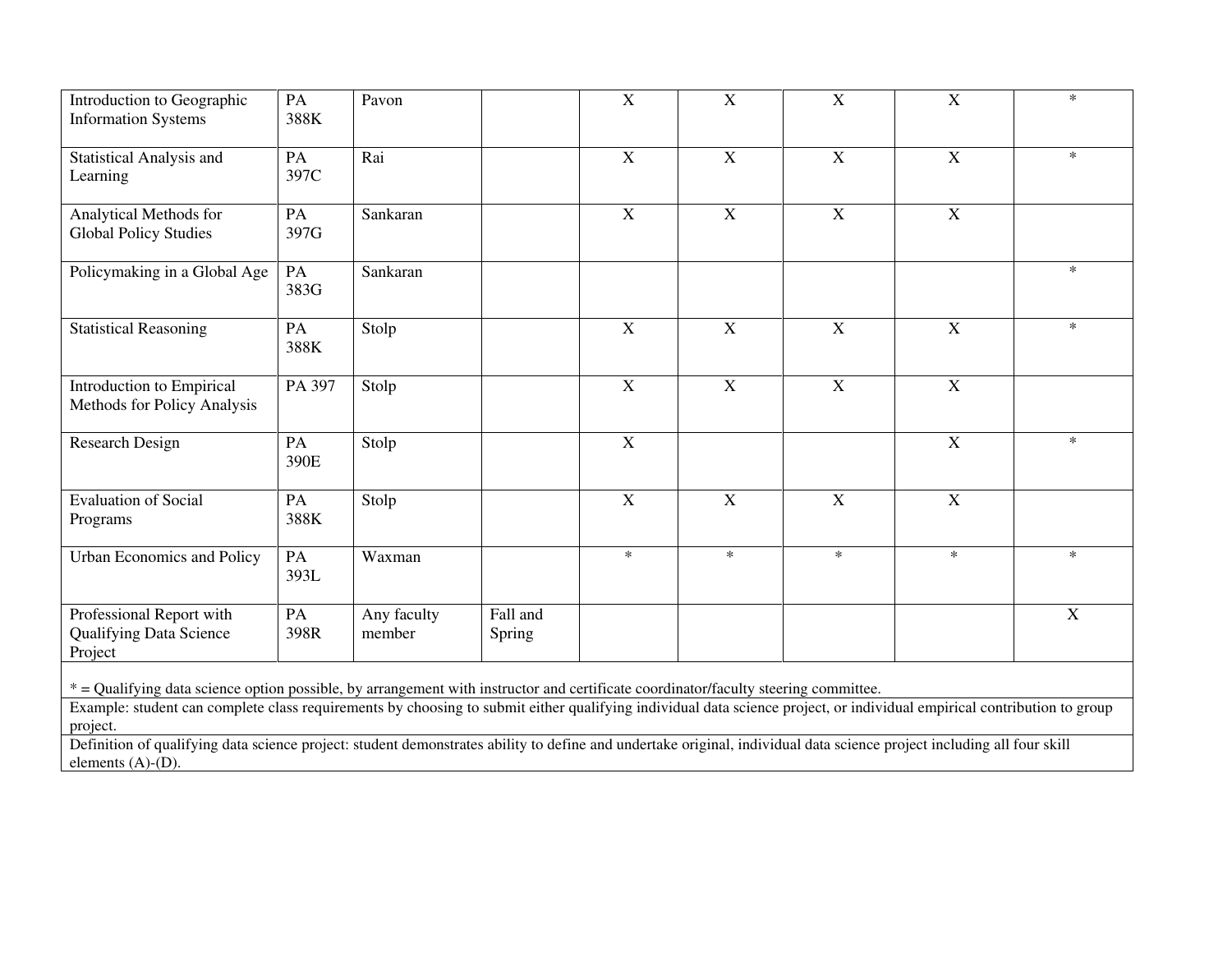|                                                                  |                         |                   |                 | <b>DSPA Skill Competency Area</b>         |                                                          |                                   |                                                        |                                                        |  |
|------------------------------------------------------------------|-------------------------|-------------------|-----------------|-------------------------------------------|----------------------------------------------------------|-----------------------------------|--------------------------------------------------------|--------------------------------------------------------|--|
| <b>Course Name</b>                                               | Course<br><b>Number</b> | <b>Instructor</b> | <b>Semester</b> | <b>Software</b><br><b>Platform</b><br>(A) | Dirty to<br><b>Clean</b><br><b>Dataset</b><br><b>(B)</b> | Summary &<br><b>Visualization</b> | <b>Statistical/ML</b><br><b>Analysis</b><br><b>(D)</b> | <b>Individual</b><br><b>Research</b><br>Project<br>(E) |  |
| Mixed Methods for Policy<br>Analysis                             | PA<br>397C              | Aiken             |                 |                                           |                                                          | $\frac{(C)}{X}$                   |                                                        |                                                        |  |
| <b>Evaluation Methods for</b><br>Global Development              | PA<br>397C              | Fabregas          |                 | $\mathbf X$                               |                                                          |                                   | $\mathbf X$                                            |                                                        |  |
| Applied Micro for Policy<br><b>Using Python</b>                  | PA<br>393K              | Flamm             | Spring          | $\overline{X}$                            |                                                          | $\mathbf X$                       | $\overline{X}$                                         |                                                        |  |
| Data Visualization, Statistics<br>& Econometrics Using<br>Python | PA<br>397C              | Flamm             | Spring          | $\mathbf X$                               | $\mathbf X$                                              | $\mathbf X$                       | $\mathbf X$                                            |                                                        |  |
| Analytical Methods for<br><b>Global Policy Studies</b>           | PA<br>397G              | Lentz             |                 | $\overline{X}$                            |                                                          |                                   |                                                        |                                                        |  |
| Data Management and<br>Research Life Cycle                       | PA<br>397C              | Ma                |                 | $\mathbf X$                               | $\mathbf X$                                              | $\mathbf X$                       |                                                        | $\ast$                                                 |  |
| Introduction to Empirical<br>methods and Policy Analysis         | PA 397                  | Olmstead, T       |                 | $\mathbf X$                               |                                                          |                                   | $\mathbf X$                                            |                                                        |  |
| Introduction to Geographic<br><b>Information Systems</b>         | PA<br>388K              | Pavon             |                 | $\mathbf X$                               | $\mathbf X$                                              | $\mathbf X$                       | $\mathbf X$                                            | $\ast$                                                 |  |
| <b>Statistical Analysis and</b><br>Learning                      | PA<br>397C              | Rai               |                 | $\mathbf X$                               | $\mathbf X$                                              | $\mathbf X$                       | $\mathbf X$                                            | $\ast$                                                 |  |
| Analytical Methods for<br><b>Global Policy Studies</b>           | PA<br>397G              | Sankaran          |                 | $\mathbf X$                               | $\boldsymbol{\mathrm{X}}$                                | X                                 | $\mathbf X$                                            |                                                        |  |